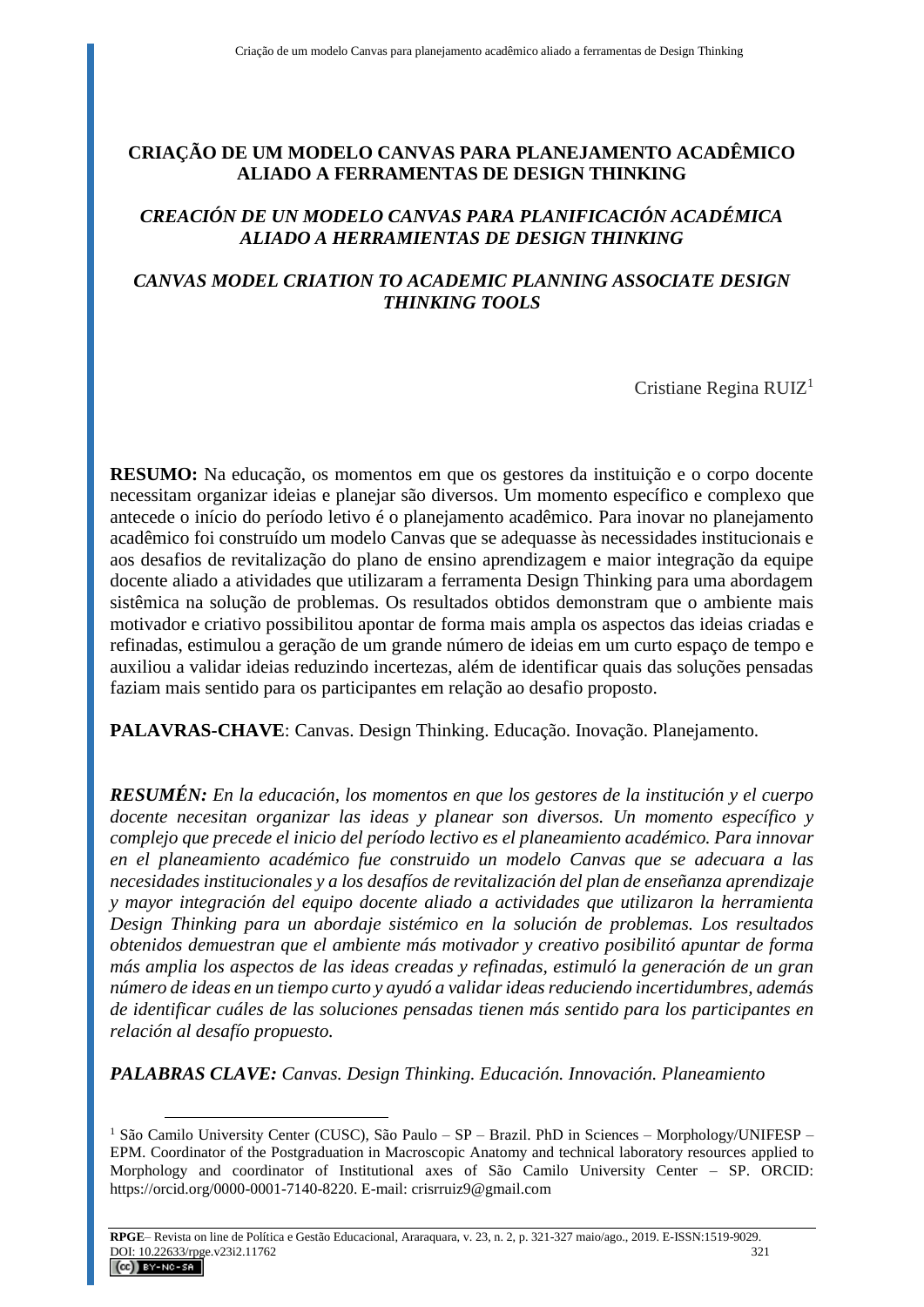*ABSTRACT: In education, the moments where the administrators of the institution and the faculty members need planning and organizing ideas are countless. One specific and complex moment that precedes the academic year is academic planning. To innovate in this area, it was built a Canvas model that attended to our institutional needs and to the revival challenges of the teaching-learning plan and bigger integration of the faculty members along with activities that used the Design Thinking tool to systematically approach problem-solving. The results obtained show that a more creative and encouraging environment enabled pointing out in a broader way the aspects of the ideas created and refined, stimulated the creation of a large number of ideas in a short space of time and helped validate ideas by reducing uncertainties, besides identifying which thought out solutions made more sense to the participants with regard to the proposed challenge.*

*KEYWORDS: Canvas. Design Thinking. Education. Innovation. Planning.*

### **Introduction**

The education of the 21st century directs educational institutions to breaking paradigms and disrupting traditional methods (CAVALCANTI; FILATRO, 2016). In an age of hybrid teaching, active methodologies, teaching customization, and other trends that support change, educational institutions need to focus on academic planning, at which point all of the change factors cited above should be put in the pipeline. Since in this new scenario we have a shift from teacher to student focus, from teaching to learning, it is necessary a reflection on leadership style, investments in academic innovation and educational technology, strengthening of integration and review the concepts of evaluation and prioritize student learning (RICIERI; BAHIENSE, 2016). The course coordinator is still a project manager because he needs to manage the academic planning and the people involved in it: teachers, students and institution, with communication and interested parts management being the biggest challenges today.

The objective of this work was the creation of a Canvas model for education with a specific focus on academic planning by merging Design Thinking tools during the creative process of the semi-annual planning meetings of the institutional (biological, human, and exact) axes of the São Camilo University Center - SP, with the aim of improving communication between groups, stimulating creativity and revitalizing the teaching plans of undergraduate courses involved in the process.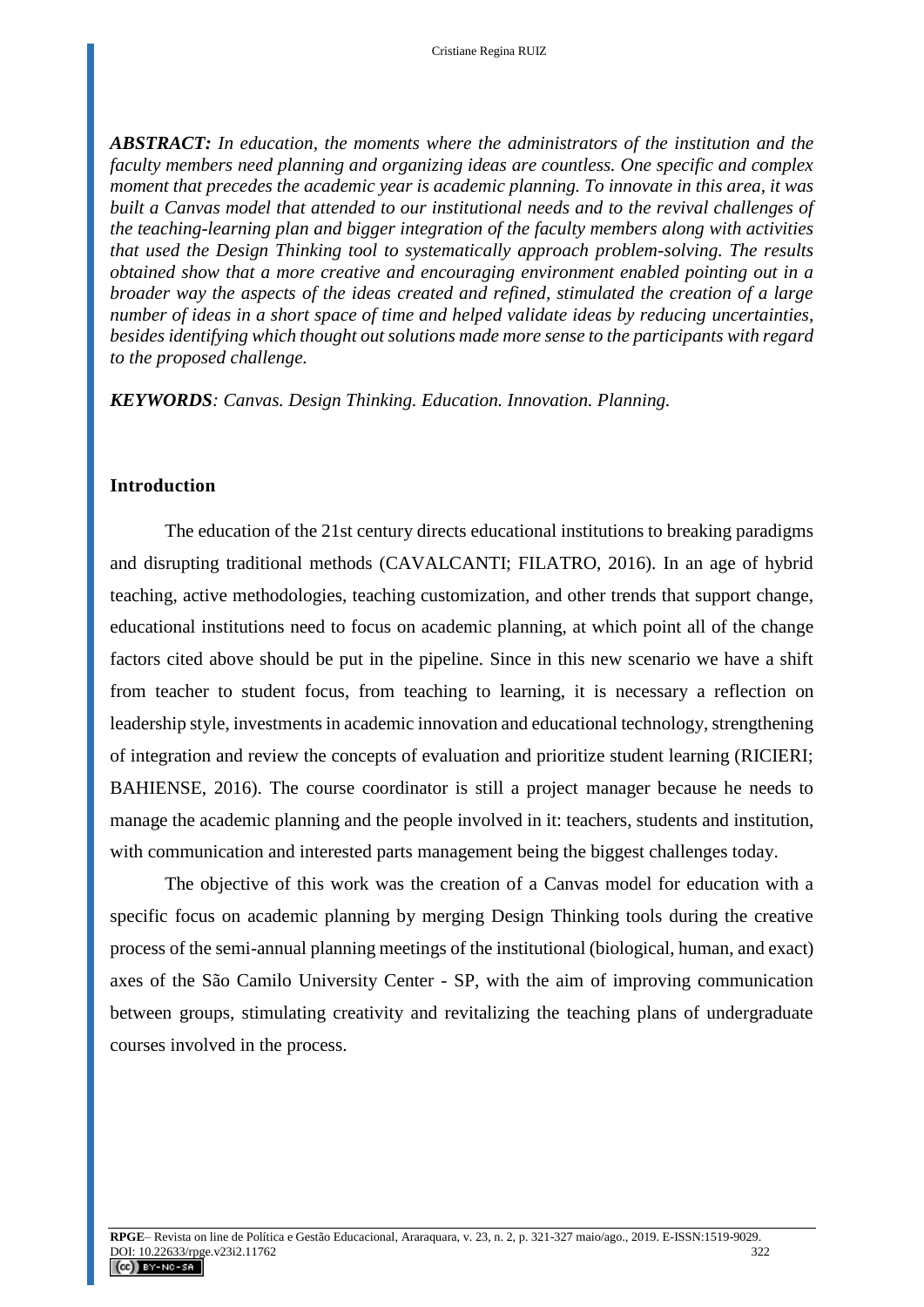### **Methodology**

Seven traditional Canvas models applied to business management were analyzed and from them a model was constructed that adapted to the institutional needs and the challenges of revitalization of the teaching learning plan and greater integration of the teaching staff. The template that is created requires that the team indicate the potentials of the current plan and how to maximize them, the weaknesses of the current plan and how to overcome them, the strategies for achieving those goals, and a timeline for planning the changes. With regard to Design Thinking at the beginning of the works, the tools of Brainstorming were used and, in the sequence, applied a Workshop of Creation allied to the use of Canvas.

#### **Theoretical fundaments**

The CANVAS (Business Model Canvas) is a tool for modeling business and new / innovative projects, with the aim of undertaking with greater probability of success, for allowing the organization of ideas and the flow of actions and probable reactions of a product or value. In education, the times when institution managers and faculty need to organize ideas and plan are diverse and accompanied by numerous meetings and discussions. A specific and complex moment that precedes the beginning of the academic period is the academic planning where the teachers and managers have the task of constructing an outline of what is expected during the course of the semester classes. The speed of changes in all areas of knowledge and the fusion of knowledge in many areas has made the concepts, use and examples of the business model (Canvas) pioneered used in enterprise administration migrate to other areas such as education (SEBRAE, 2013).

The Canvas model brings the possibility of visualizing the description of the business, of the parts that compose it, so that the idea about the business is understood by those who read through visual resources from a collaborative work.

Thinking design is a systemic approach to problem solving that decentralizes the practice of designing from the hands of specialized practitioners by allowing their principles to be employed by people working in varied professional fields. In the use of Design Thinking, individual work is replaced by group work in the search for the development of solutions, products, services and processes (LIEDTKA; OGILVIE, 2015; CAVALCANTI; FILATRO, 2016; BROWN, 2017).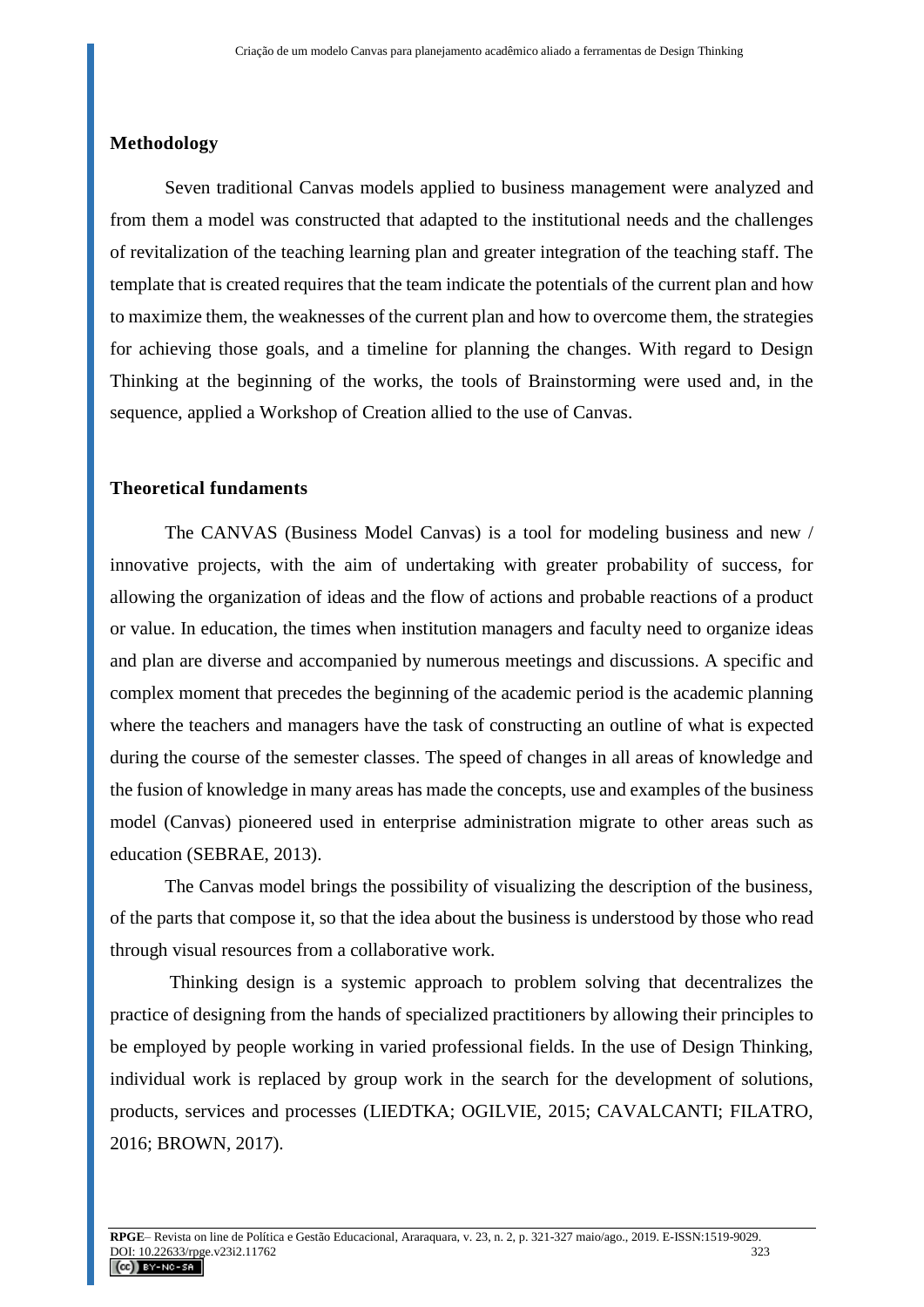The use of CANVAS, together with the methodology of Design Thinking in education, allows a traditional academic planning to become a creative, action-oriented planning and collaboration, allowing a greater demonstration of ideas in order to receive feedback and increase awareness about the process in question. It proposes the solution of problems from the practice of empathy, which places the people involved at the center of the process and within the context in which the challenging situation occurs (VIANNA *et al.*, 2011, CAVALCANTI; FILATRO, 2016).

Each discipline or curricular unit has the possibility of developing a canvas model for the modeling of its functioning, bringing together concepts, organization and planning that go beyond the pedagogic label, but which work the essence of the new teaching role before the modern education of the century XXI (RICIERI; BAHIENSE, 2016).

Innovation in education has been a focus of interest among educators, researchers and managers, being one of the words of exponential increase in the INEP evaluation instruments when comparing the instrument of 2015 with that of 2017. Academic innovation goes beyond the use of ICTs and active methodologies, as a basis for sound academic planning. The use of tools such as Canvas and Design Thinking predisposes planning meetings to an environment conducive to the process of designing new ideas that can be applied to teaching and learning plans of curricular units or disciplines and also to the identification of changes resulting from the implementation of what was created, adapted, extended (CAVALCANTI; FILATRO, 2016).

### **Results**

The meetings began with the use of the Brainstorming technique to stimulate the generation of a large number of ideas in a short period of time. It was held in groups of related disciplines and led by a moderator, responsible for leaving participants at ease and stimulating creativity without letting the group lose focus. For this particular case an activity was applied where each participant raffled a random image and defined in a single word the meaning of the image in relation to the meeting proposal (revitalization of the teaching learning plan) by pasting a post-it behind the photo. Then the images were passed by all participants who also performed the task without looking at the words of others. After completing the round, each participant had to see all the words assigned to his image, order them as a story and explain the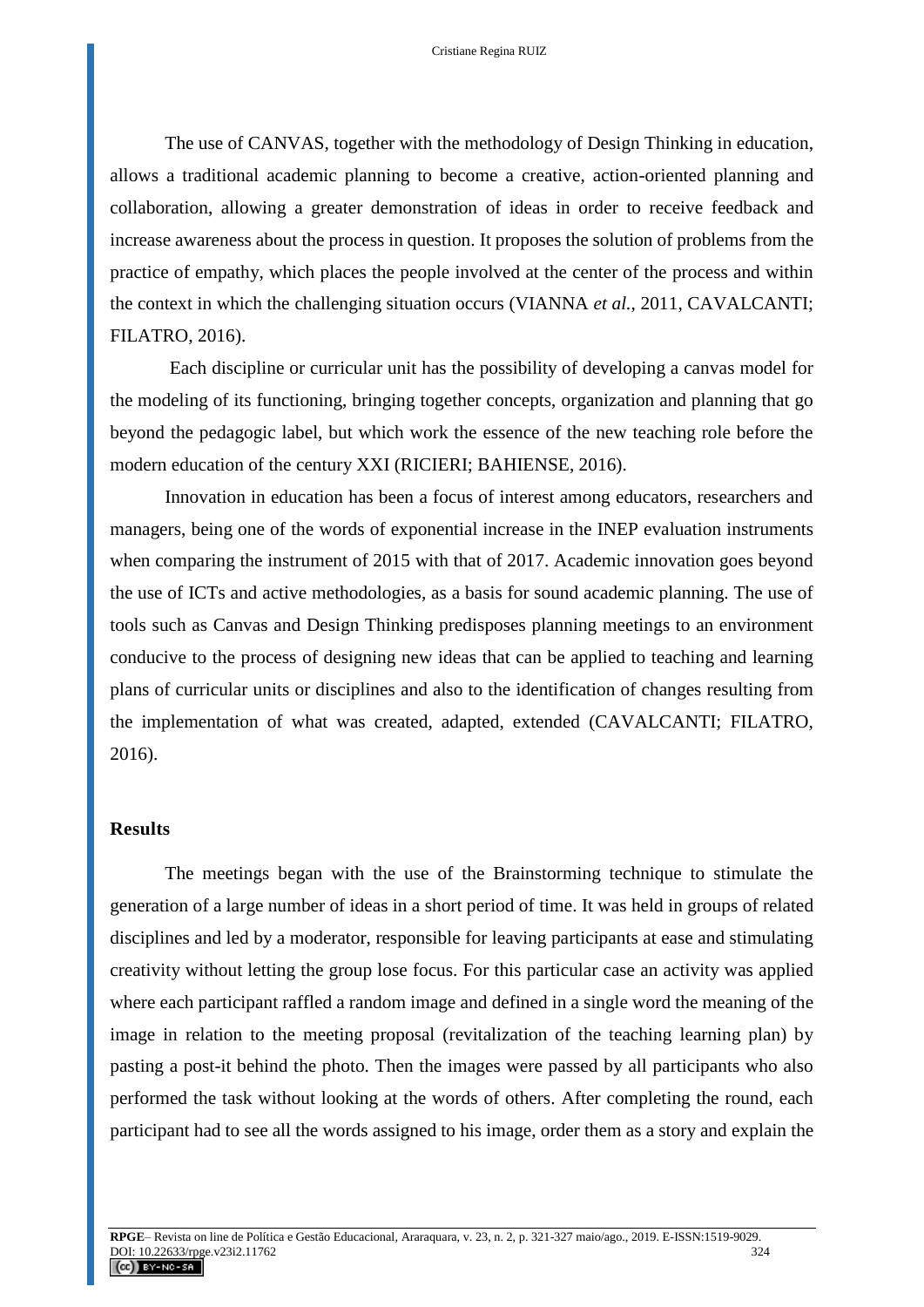context to the others. This technique assists in the generation of a great volume of ideas allowing a rich approach to create ideas on the relevant issues that are born in the following stages.

Next, we put into practice the Workshop using the Canvas during the process. This workshop is a group activity with the aim of stimulating creativity and collaboration, fostering the creation of innovative solutions. The work with data that aggregates knowledge of different teachers from different areas is very useful, where new visions about traditional ideas become necessary.

Our activity could be divided into 3 steps: First step: first participants were asked to note in a yellow post-it the potential of the current teaching plan and in another yellow post-it what weaknesses of this same plan and paste in the canvas frame (Figure 1).



**Figure 1** – CANVAS model created for academic planning

Source: São Camilo University Center (2018) – adapted by the author

In the sequence we asked teachers to go to the board, read the listed potentials as well as the weaknesses and discuss whether there were overlaps, repetitions and/or synonyms that could be grouped together. Second step: Then we asked the teachers to go back to their posts and write in a green post-it how to maximize the potentials and in another green post-it how to overcome the weaknesses and paste in the Canvas frame. Once again the study of overlaps,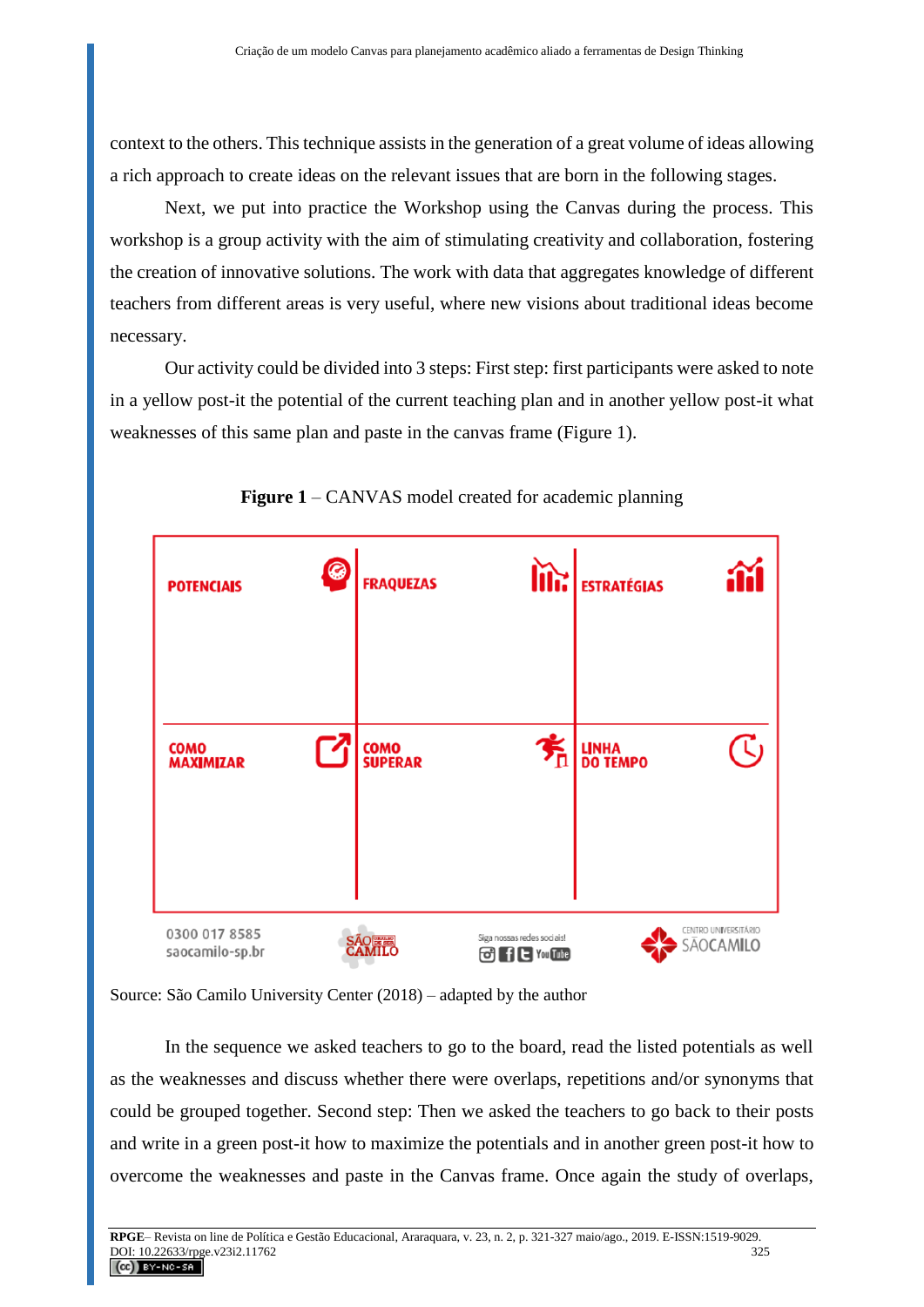repetitions and/or synonyms and the rearrangement of the information from the group discussion were done.

Third step: The activity manager causes a discussion about the strategies for revitalizing the teaching plan in groups of related disciplines and each wrote his suggestion in a blue postit and in the sequence glued in the Canvas frame his suggestion. At the end of this stage, the proposals were read, the most relevant validated and the creation of a prototype still in the Canvas frame of a timeline for the implementation of the changes.

The finalization of the work had space in subsequent meetings so that the changes were inserted in each one of the discipline plans. We observed that there was a greater approximation between the disciplines with greater affinity, being possible that the plan of each one of them was redesigned with more integration of the themes and more coherent schedules with the sequence of subjects, showing to the student that there is a commitment of the faculty team in subsidizing the student body with more consistent plans. There was an alignment of teaching and assessment methodology through the use of the suggestions extracted from the group during the co-creation workshop, and it could insert active teaching methodologies in most disciplines after the discussion of the "how" and "when" to use in the group. Finally, the teachers generated a planning document for a semester, but with the commitment to extend the changes in a future reformulation of the disciplines as a whole.

## **Final considerations**

Because Canvas is a visual representation of the design plan where the team prototype the mental model of its academic planning and Design Thinking is a problem-solving methodology that enables the construction of desirable, workable, and feasible responses, the union of these 2 methodologies generates a motivating and creative environment for the construction of a co-participative and active planning. In this space the coordinator and his team of teachers make the prototype of the mental model of his academic planning. The results show that the more motivating and creative environment enables a broader focus on the aspects of created and refined ideas, stimulates the generation of a large number of ideas in a short period of time, and helps validate ideas by reducing uncertainties, helping to identify which of the solutions thought make the most sense for the participants in relation to the proposed challenge. We were able to select disciplines titles and syllabus to be revitalized, approach related